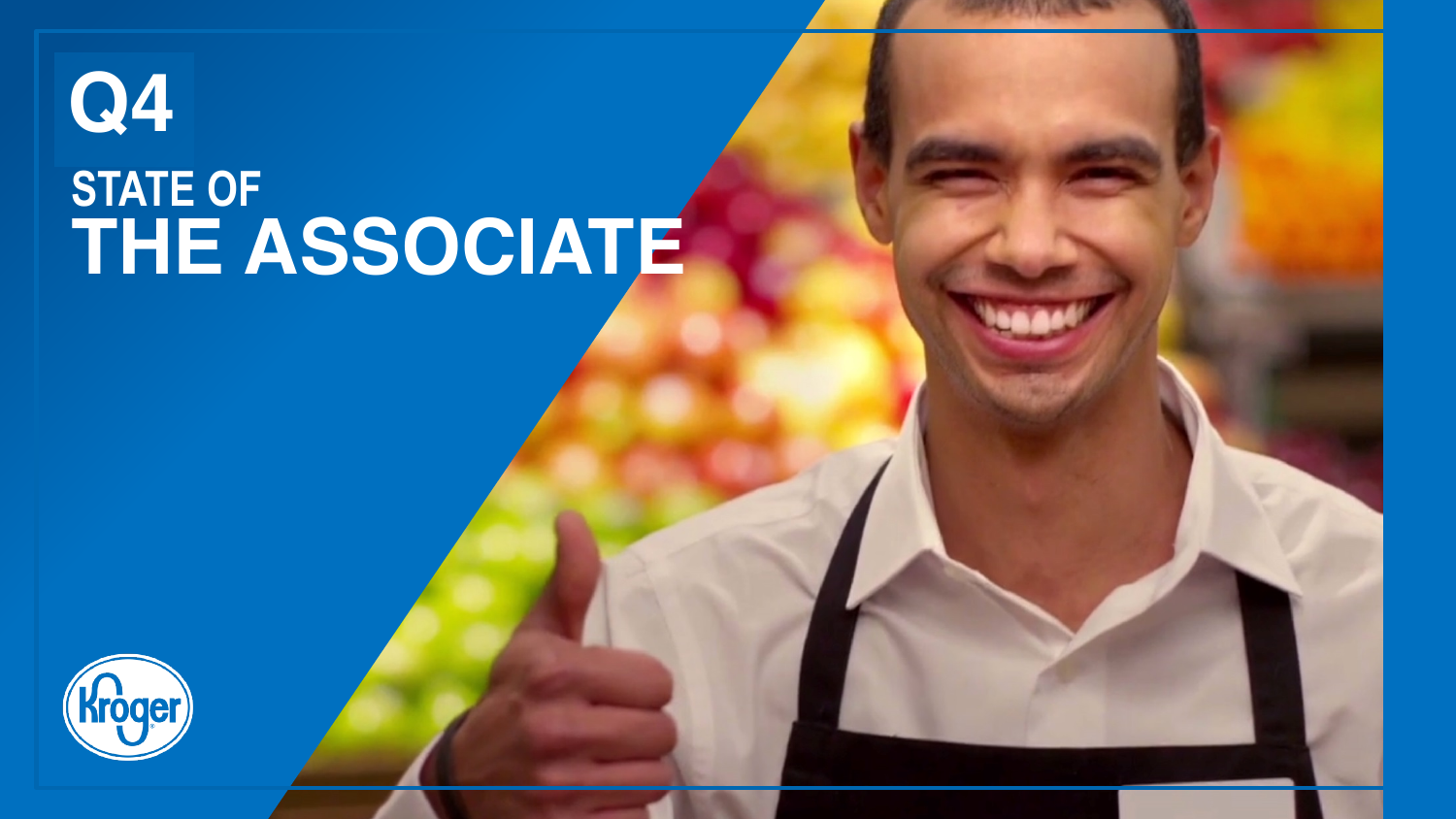**Q4**

## **06 / HOURLY WAGES**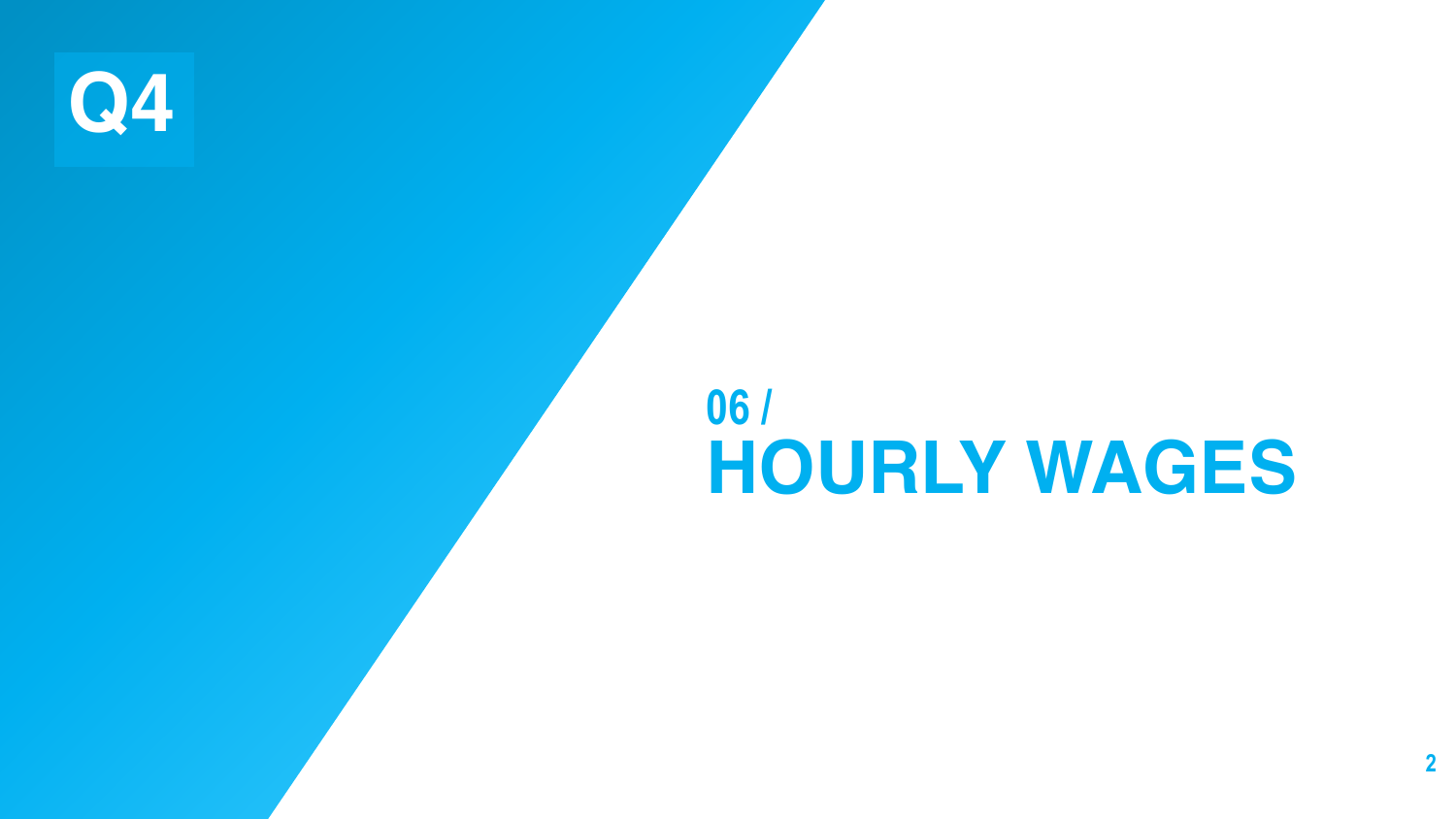- **Q4**
- **STATE STATE OF**  $\frac{Q}{L}$ 盂 **THE ASSOCIATE ASSOCIAT** m

**E** Working Two Jobs

- **E** Labor market is tight
- **E** Divisions with competitive wages have better retention
- Gig Economy/ Free agent/ On-Demand workforce cares about wages and flexibility
- Associates are good customers
	- Associates represent **2.5%/\$1.7B**  in **annual sales**
	- □ 49<sup>%</sup> of associates are **Very Loyal shoppers**



**enough flexibility in scheduling** are the top

**workers)**

reasons for **27%** of hourly supermarket  $\overline{a}$  associates leaving the company

▫ The BLS reports **4.5%** of current workers

are **multiple jobholders (7.5 M** 

▫ Kroger exit data shows **pay and hours / not** 

*"A pay increase that's more than 25 cents a year, inflation is driving costs up and pay scale isn't keeping up. People 10 years with the company on food stamps doesn't seem right."* **Associate Insights Survey**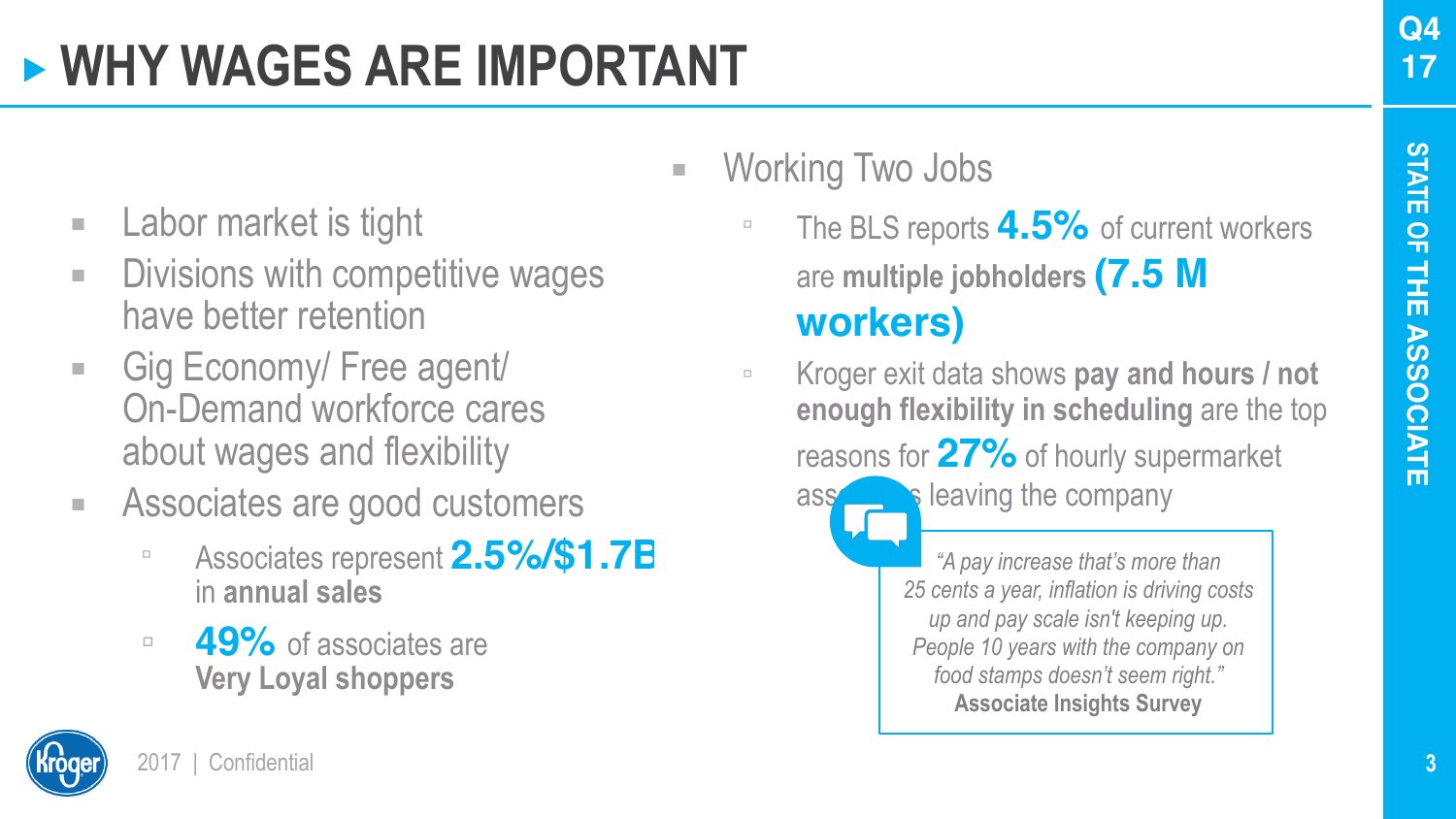## **DIVISIONS WITH SIGNIFICANT WAGE INVESTMENTS IN 2017 OUTPERFORMED THE COMPANY ON TURNOVER**



Rebalancing wage and benefit investments:

- \$500M wage investment over next 3 years (\$229M in 2018)
- Reduction of \$25M in pension and \$15M in healthcare

|                              |                              | <b>Retention</b>                   |                     |                        | <b>Open Needs</b>     | New Hire                             | Onboarding                  |                     | In-Stock               |                     | Friendly             |                  | Fresh                  | Engagemen       |
|------------------------------|------------------------------|------------------------------------|---------------------|------------------------|-----------------------|--------------------------------------|-----------------------------|---------------------|------------------------|---------------------|----------------------|------------------|------------------------|-----------------|
|                              | Wage<br>Investment<br>Timing | Turnover<br>P13 2017<br>Annualized | $%$ CHG<br>vs. 2016 | Open needs<br>2017 Avg | % CHG<br>vs. 2016 Avg | New Hire<br>Onboarding<br>Wk 53 2017 | $%$ CHG<br>vs. Wk13<br>2017 | In-Stock<br>FY 2017 | $%$ CHG<br>vs. FY 2016 | Friendly<br>FY 2017 | % CHG<br>vs. FY 2016 | Fresh<br>FY 2017 | $%$ CHG<br>vs. FY 2016 | 2017 Engagement |
| <b>Atlanta</b>               | P6 2017                      | 85%                                | $-14%$              | 704                    | $-44%$                | 85.1%                                | 6%                          | 56%                 | 0.4%                   | 69%                 | 0.3%                 | 58%              | $-0.4%$                | 81%             |
|                              | Central P9 2015              | 82%                                | $-1%$               | 657                    | 7%                    | 80.3%                                | $-6%$                       | 55%                 | 0.4%                   | 70%                 | $-0.1%$              | 57%              | 0.4%                   | 76%             |
| Dallas I                     | P9 2017                      | 80%                                | $-14%$              | 405                    | $-27%$                | 79.2%                                | $-11%$                      | 58%                 | $-0.1%$                | 70%                 | 0.8%                 | 61%              | $-0.4%$                | 80%             |
| <b>Houston</b>               | P3 2016                      | 82%                                | $-7%$               | 399                    | 16%                   | 75.6%                                | $-9%$                       | 56%                 | $-0.9%$                | 69%                 | 1.6%                 | 59%              | $-0.4%$                | 78%             |
| <b>Michigan</b>              | P4 2017                      | 71%                                | $-4%$               | 624                    | $-43%$                | 95.6%                                | 10%                         | 56%                 | $-0.5%$                | 71%                 | $-1.4%$              | 59%              | $-1.2%$                | 72%             |
| <b>Total</b><br>Supermarkets | n/a                          | 67%                                | $-2%$               | 11,012                 | -6%                   | 85.8%                                | 8%                          | 57%                 | 0.2%                   | 71%                 | 0.1%                 | 60%              | $-0.4%$                | 77%             |

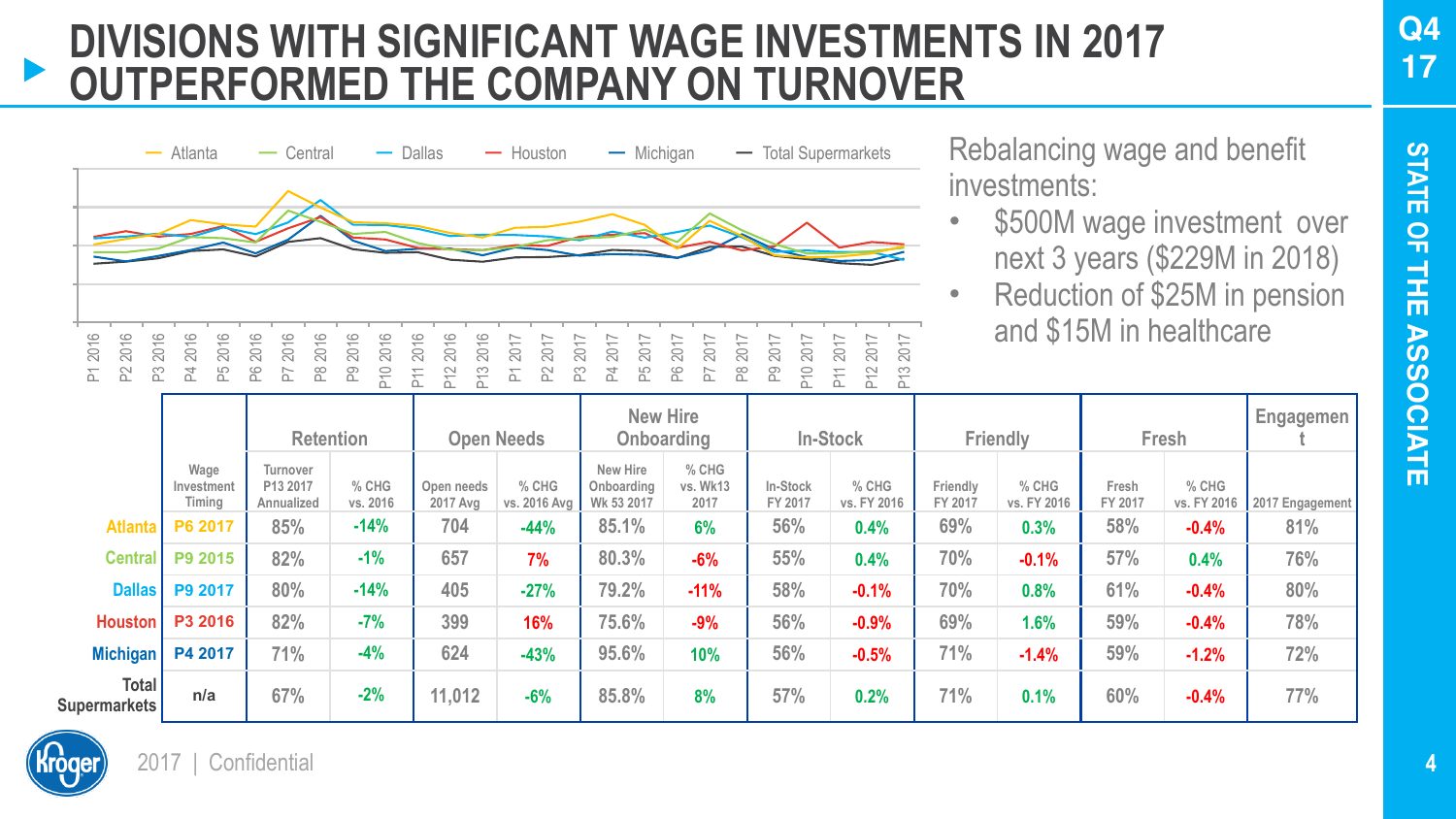### **DIVISIONS WHERE WE OFFER COMPETITIVE WAGES PERFORM BETTER ON RETENTION, REGARDLESS OF DIVISION UNEMPLOYMENT RATE**

|                     | P13 2017<br>Annualized<br>Turnover | Ratio of Kroger Avg<br>Part-Time Hourly Rate<br>vs. Market Avg Part-<br>Time Hourly Rate | $\frac{0}{0}$<br>Unemployment |
|---------------------|------------------------------------|------------------------------------------------------------------------------------------|-------------------------------|
| Ralphs              | 37%                                | 1.05                                                                                     | 6.4%                          |
| Food 4 Less         | 47%                                | 0.97                                                                                     | 7.8%                          |
| Smith's             | 52%                                | 1.17                                                                                     | 5.3%                          |
| <b>OFC</b>          | 52%                                | 1.12                                                                                     | 4.7%                          |
| <b>Fred Meyer</b>   | 52%                                | 1.10                                                                                     | 5.6%                          |
| Fry's               | 54%                                | 1.05                                                                                     | 5.1%                          |
| Louisville          | 62%                                | 0.88                                                                                     | 6.0%                          |
| Cincinnati          | 63%                                | 0.87                                                                                     | 5.1%                          |
| <b>King Soopers</b> | 64%                                | 1.05                                                                                     | 4.5%                          |
| Columbus            | 66%                                | 0.80                                                                                     | 5.3%                          |
| Michigan            | 71%                                | 0.83                                                                                     | 6.2%                          |
| Dillon's            | 76%                                | 0.95                                                                                     | 4.6%                          |
| <b>Delta</b>        | 79%                                | 0.82                                                                                     | 6.3%                          |
| Mid-Atlantic        | 79%                                | 0.87                                                                                     | 5.2%                          |
| <b>Dallas</b>       | 80%                                | 0.89                                                                                     | 4.5%                          |
| Food 4 Less (MW)    | 82%                                | 0.85                                                                                     | 9.4%                          |
| <b>Houston</b>      | 82%                                | 0.80                                                                                     | 4.6%                          |
| Central             | 82%                                | 0.84                                                                                     | 6.2%                          |
| Atlanta             | 85%                                | 0.87                                                                                     | 6.1%                          |
| <b>Nashville</b>    | 87%                                | 0.85                                                                                     | 5.4%                          |
| Jay C               | 93%                                | 0.94                                                                                     | 6.8%                          |



For example: Ralphs has 37% turnover, has an average part-time hourly rate 5% over the average part-time market rate, and operates in 6.4% unemployment.



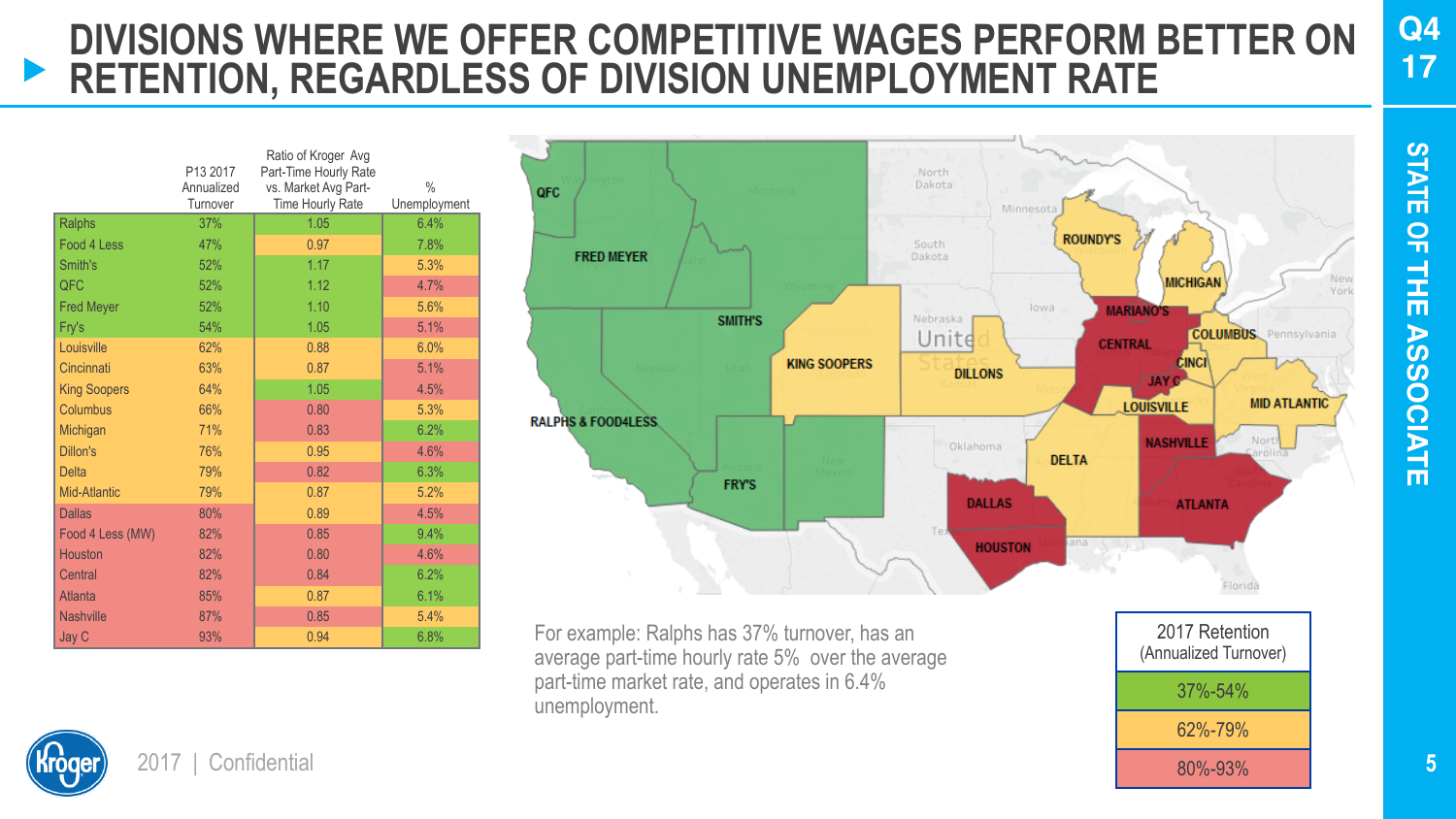## **MANY KROGER ASSOCIATES LIVE UNDER THE POVERTY LINE**

### **EMPLOYEE GOVERNMENT ASSISTANCE**

| <b>INCREASING</b> | <b>Employees</b>     | Non-Employees    |                   |  |  |  |
|-------------------|----------------------|------------------|-------------------|--|--|--|
| Pre % HHs (date)  | Post % HHs (date)    | Pre % HHs (date) | Post % HHs (date) |  |  |  |
| 19.3%             | $20.3\%$ $\triangle$ | $10.4\%$         | $10.2\%$          |  |  |  |

The overall increase in the % of employee households receiving government assistance is led by increases in the following five divisions:

|                | <b>Employees</b> | Non-Employees |
|----------------|------------------|---------------|
| Dallas         |                  |               |
| Delta          |                  |               |
| <b>Dillons</b> |                  |               |
| Fred Meyer     |                  |               |
| Houston        |                  |               |

2017 | Confidential

**\* SNAP or WIC. Ratios might be slightly underestimated due to some missing SNAP flags in Fred Meyer** 1 in 10 customers are on government assistance\* **1 in 5** associates are on government assistance\* **1 in 4** very loyal associates are on government assistance<sup>\*</sup>

### Through P12, **24% of our 2017 hires qualified for the Work Opportunity Tax Credit.**

- $\blacksquare$  Credit given for hiring individuals who:
	- Live in designated areas
	- Are members of certain groups deemed economically disadvantaged (e.g., receiving TANF, Food Stamps, SSI, etc.)

**Kroger receives \$20M in tax credits** annually. Each individual that qualifies is expected to earn on average \$1,200



**Source: 84.51 analysis**

In Ohio, Kroger has the **third-highest number of employees receiving SNAP benefits** (behind Walmart & McDonald's)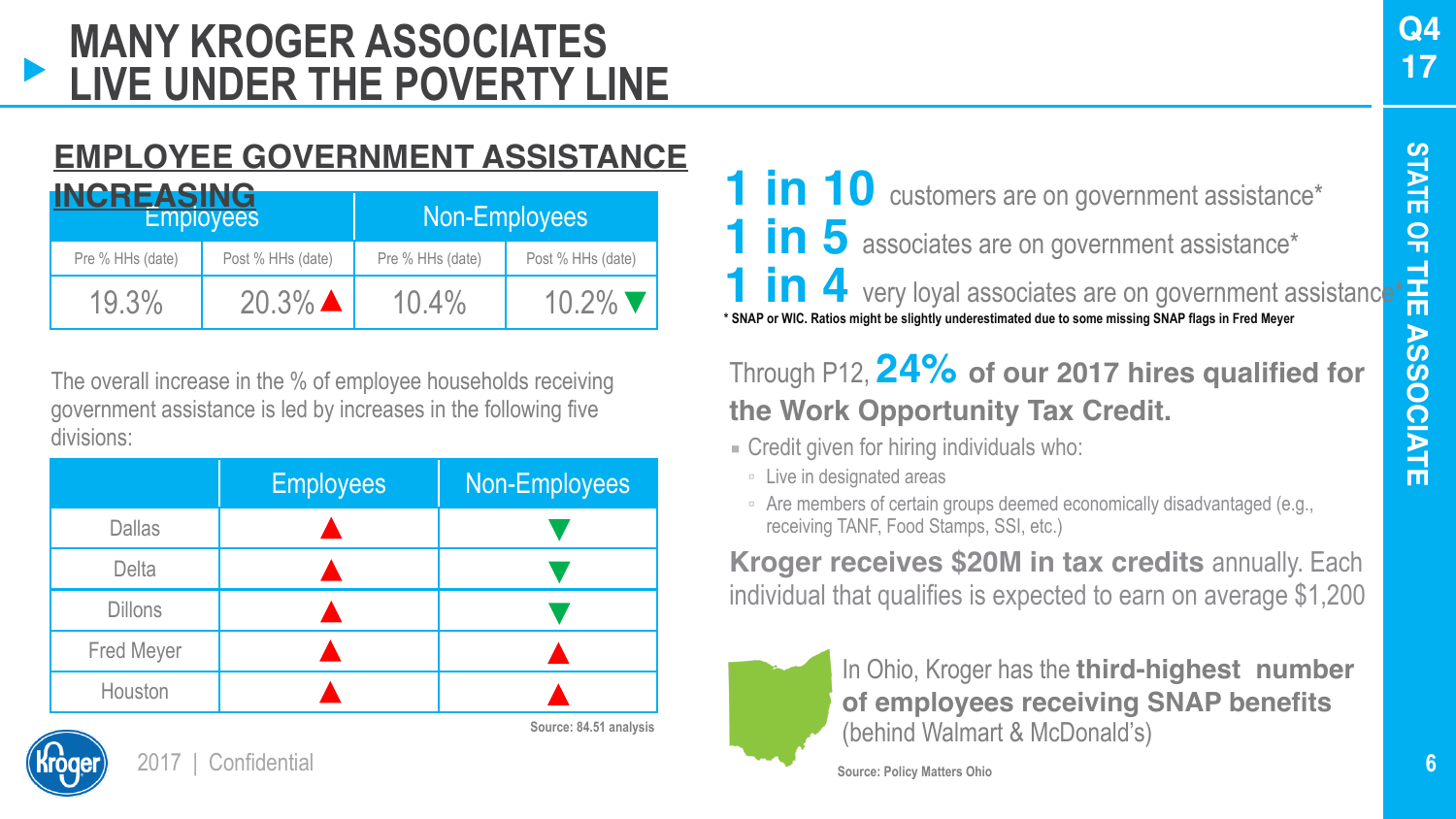### **AROUND HALF OF ASSOCIATES ARE VERY LOYAL SHOPPERS, EARNINGS FLOW BACK TO KROGER THROUGH SALES**



**7**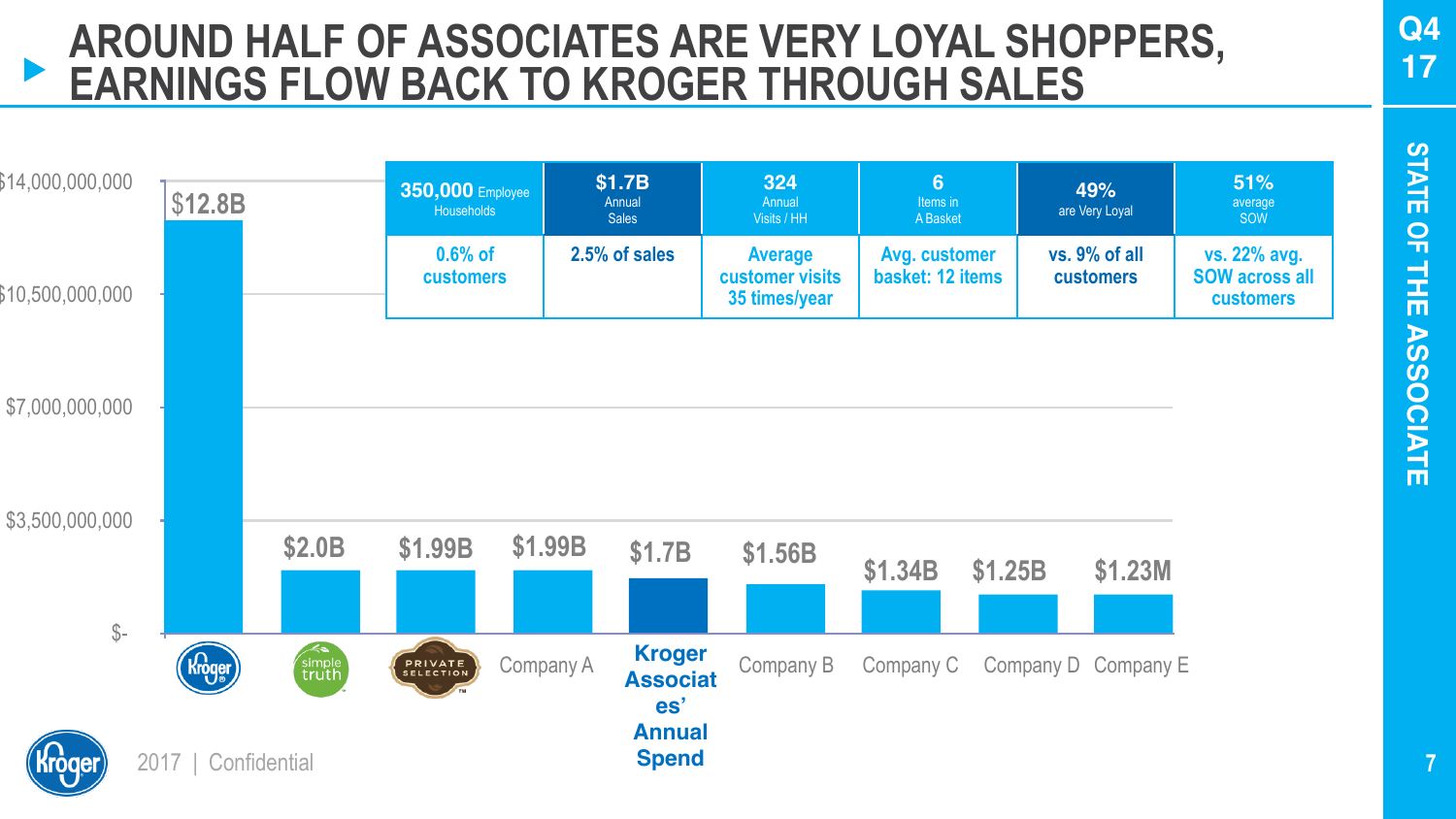mi

## **TURNING OUR INSIGHTS INTO A LEADERSHIP CALL TO ACTION**

## Senior Leadership: Strategic Focus Areas Division Leadership: Key Focus Areas

- Champion recruiting, developing and retaining diverse leaders
- Advocate for continued rebalancing wages vs. benefits
- Push for strategy for task-driven "gigs" e.g., picking orders, delivery, executing recalls
- Support roadmap for Machine Learning & Advanced Analytics (e.g. predicting open needs). Continue to develop automation, leveraging technology at store level
- **EXECUTE:** Promote progressive training & development platforms

- **EXECONS** Consistently recruit, develop and retain diverse associates
- Deliberately focus on Store leaders and ASM's continuity in role and location
- $\blacksquare$  Cultivate the associate experience meet people where they are and engage the way they want to be engaged
	- Create and execute consistent onboarding
	- Leverage the 6 Steps to Retention
	- □ Develop leaders as coaches (Dept. Leaders, DMs, Store Manager, ASMs, etc.)

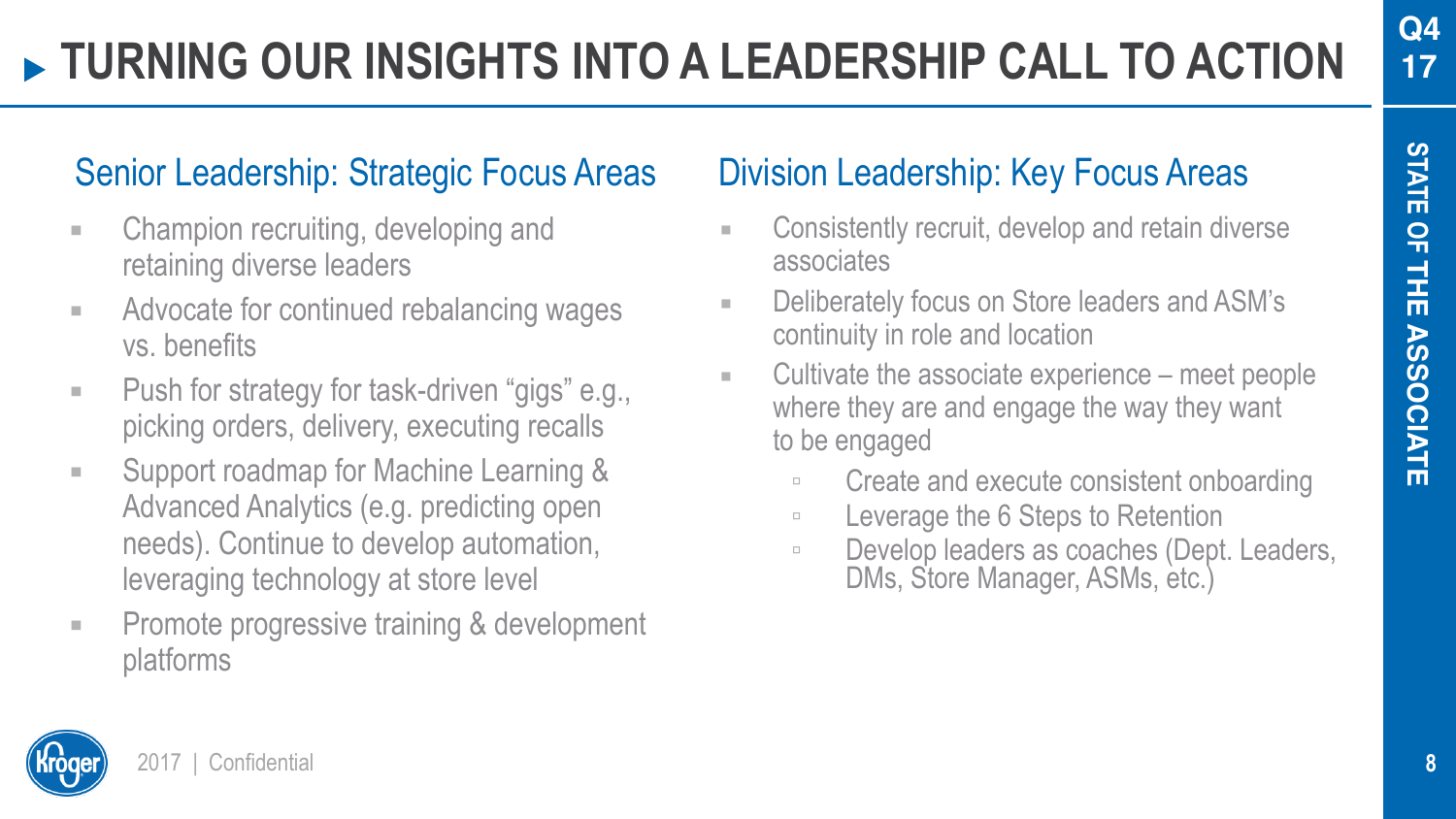## **APPENDIX**

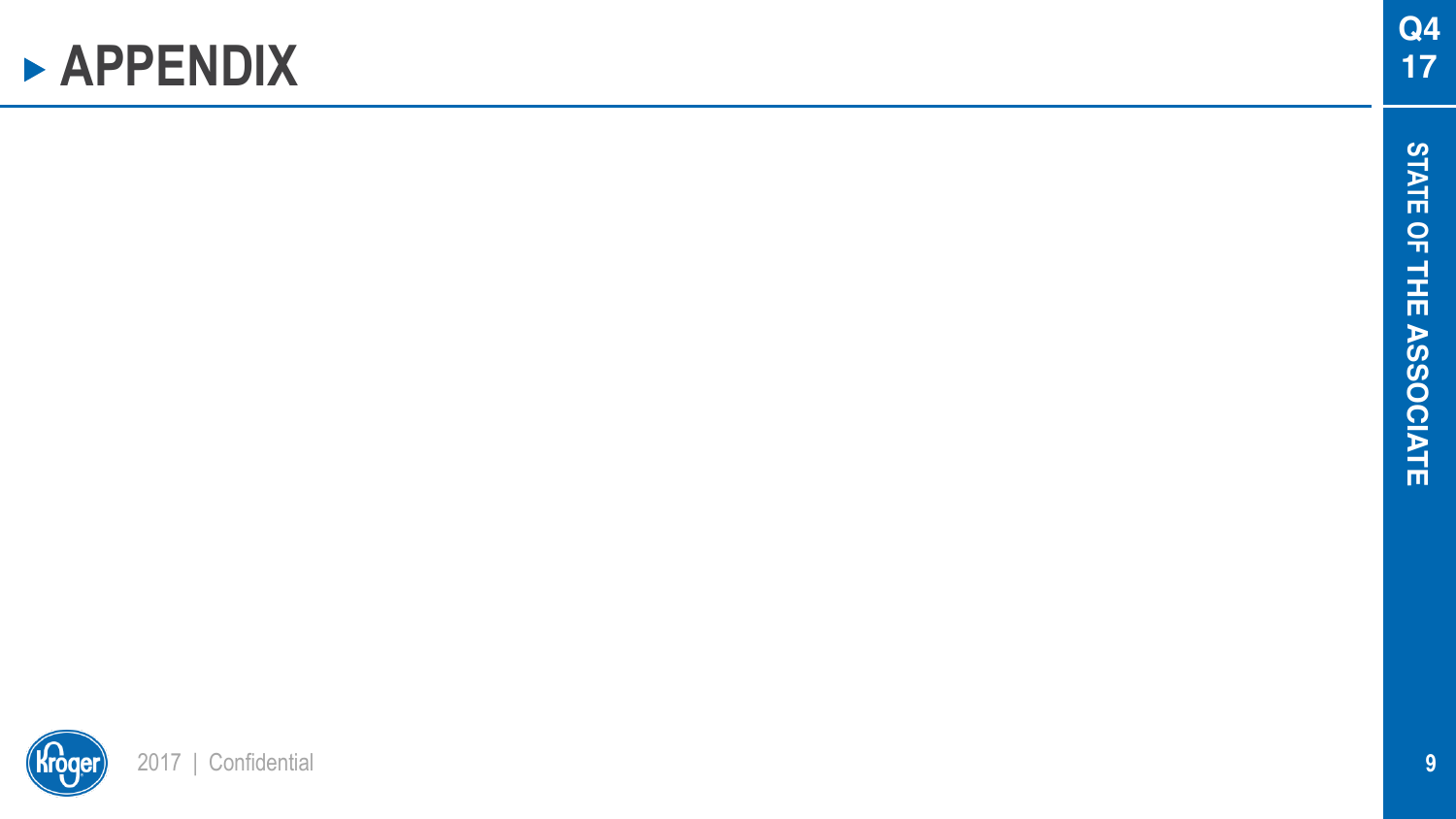#### **STORE LEADERSHIP TEAMS HAVE DECLINING**   $\blacktriangleright$ **LEVELS OF EXPERIENCE**





**Q4 17**

**10**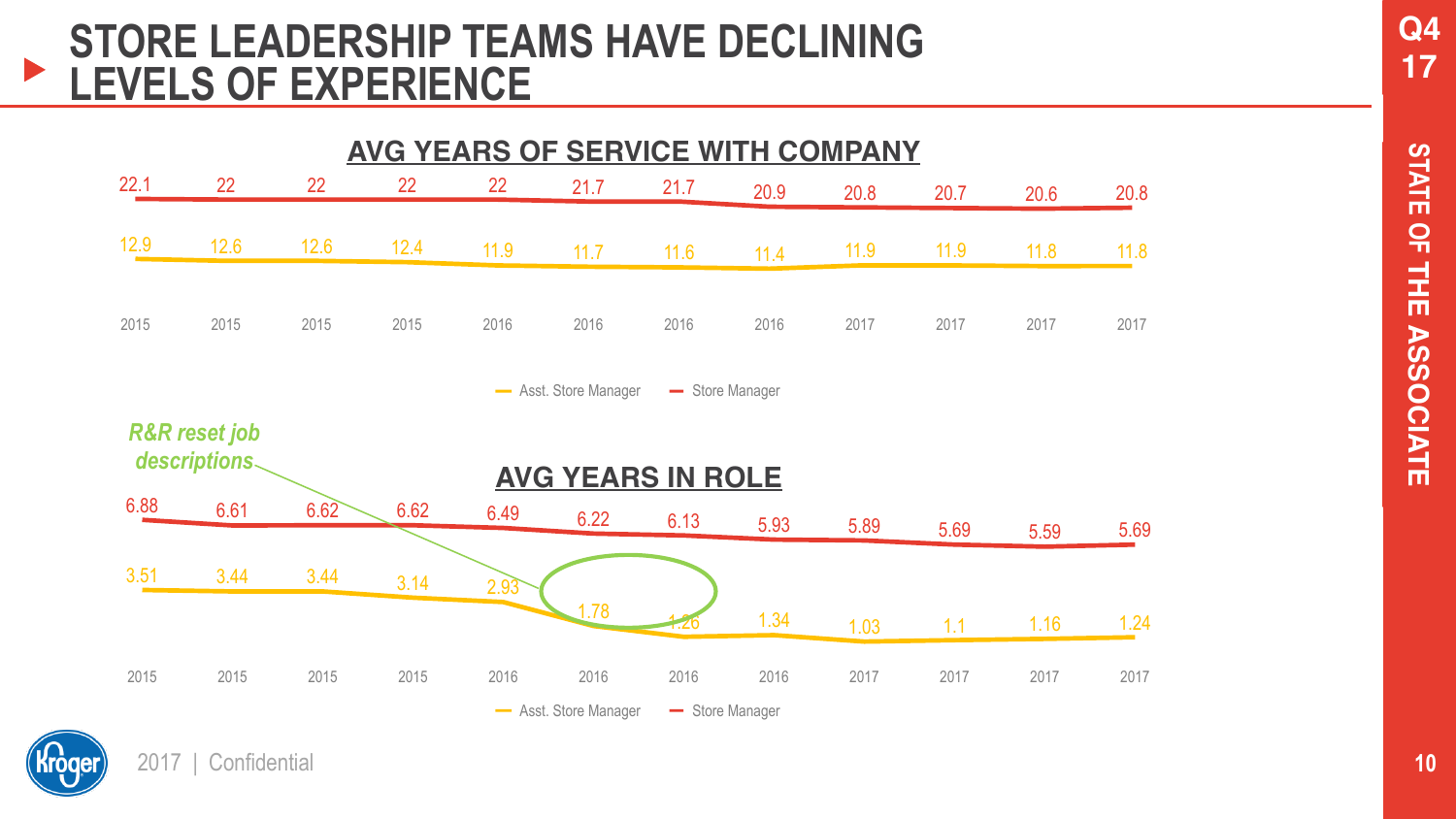#### **Q4 17 ENGAGEMENT LIFECYCLE WITH STORE LEADERS MIRRORS OVERALL COMPANY TREND**

lowest engagement at 6-10 years, and recover sharply after 20 years. There is a noteworthy peak in ASM engagement in the Averaging across all company associates, engagement hits its lowest point between 3-5 years. ASMs and Store Managers have 3-5 year range.



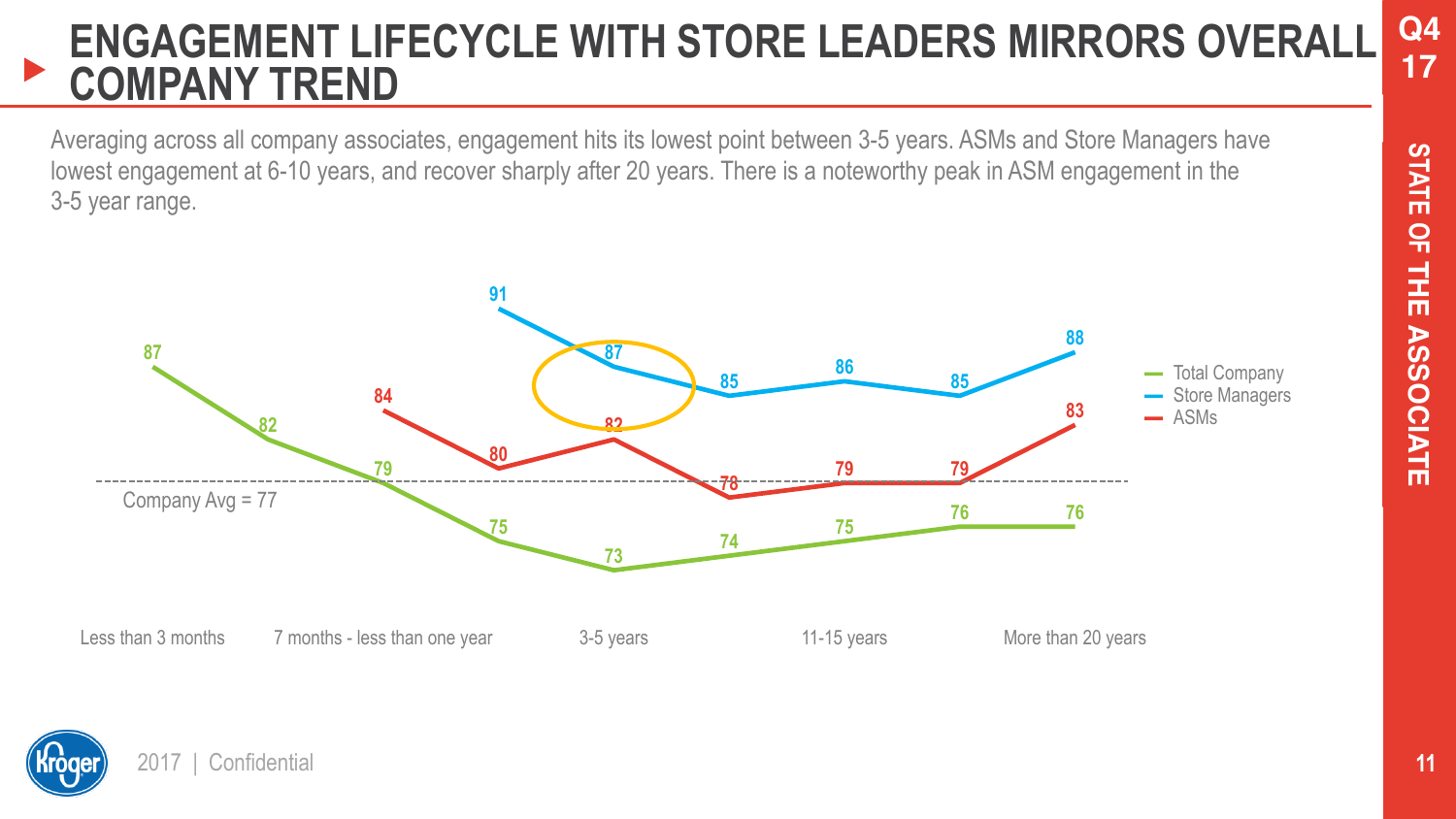#### **ALTHOUGH REPORTED NEEDS & TURNOVER ARE MORE IN SYNC IN 2017 VS. 2016, MACHINE LEARNING & AUTOMATION PROCESS IS UNDERWAY**



**Q4 17**



 $\blacktriangleright$